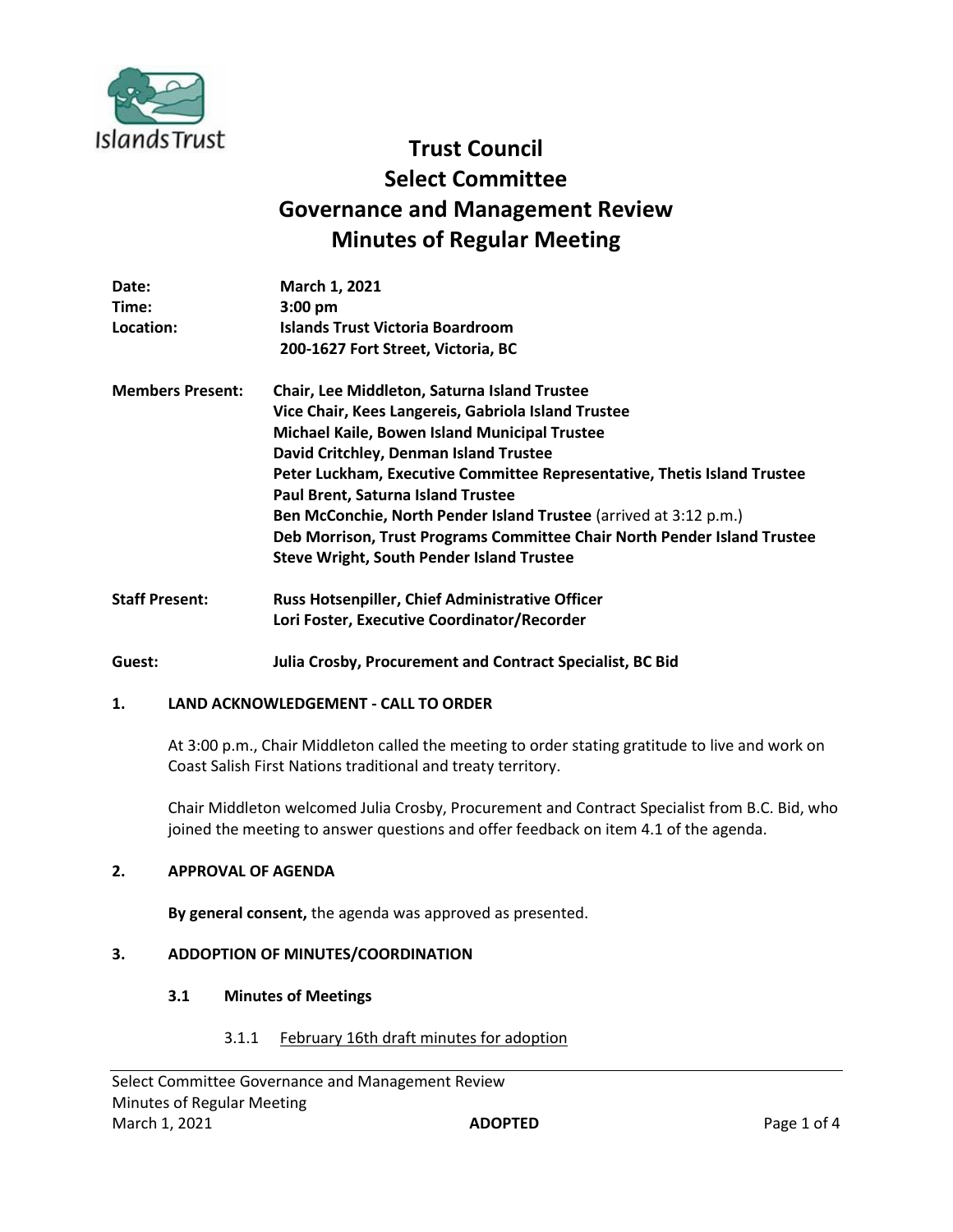**SC-2021-016**

**It was Moved by Trustee Kaile and Seconded by Trustee Langereis,** That the February 16 minutes be adopted as presented.

**CARRIED**

# **3.2 Resolutions Without Meeting**

None

# **3.3 Follow-up Action List (FUAL)**

Received for information.

#### **4. BUSINESS ITEMS**

# **4.1 BC Bid Governance Management Review - draft procurement review**

The Select Committee discussed the following regarding the draft procurement document:

- Section 3.1 Ministry Responsibility change to read Islands Trust Responsibility and anywhere the ministry is referenced change to read Islands Trust,
- Add hyperlink to Islands Trust Act for reference,

Trustee McConchie joined the meeting at arrived at 3:12 p.m.

- Section 4.2 Service Requirements discussion included timeframes, expectations on reporting out to Council, written monthly reports to the Select Committee,
- Section 4.2(b) clarify that all trustees would be invited to be interviewed,
- Identify liaisons with the contractor as the Select Committee Chair and Chief Administrative Officer,
- Clarifying proponent qualifications, contract details and that scope of work does not change during contract negotiations,
- Section 5. Requirements to state what the proponent must clearly demonstrate.

Trustee McConchie left the meeting at 3:30 p.m.

Chief Administrative Office (CAO) Hotsenpiller stated, for the record, that the request for proposal (RFP) require that the proponent have a demonstrated understanding of the legislative framework of the Islands Trust.

Trustee Brent stated, for the record, that he disagreed with CAO Hotsenpiller's statement, that while it would be good to have an understanding of the Islands Trust, however does not need to be a requirement.

Discussion followed on Section 7.2 Weighted Criteria including capabilities, and evaluation of the proponent's qualifications.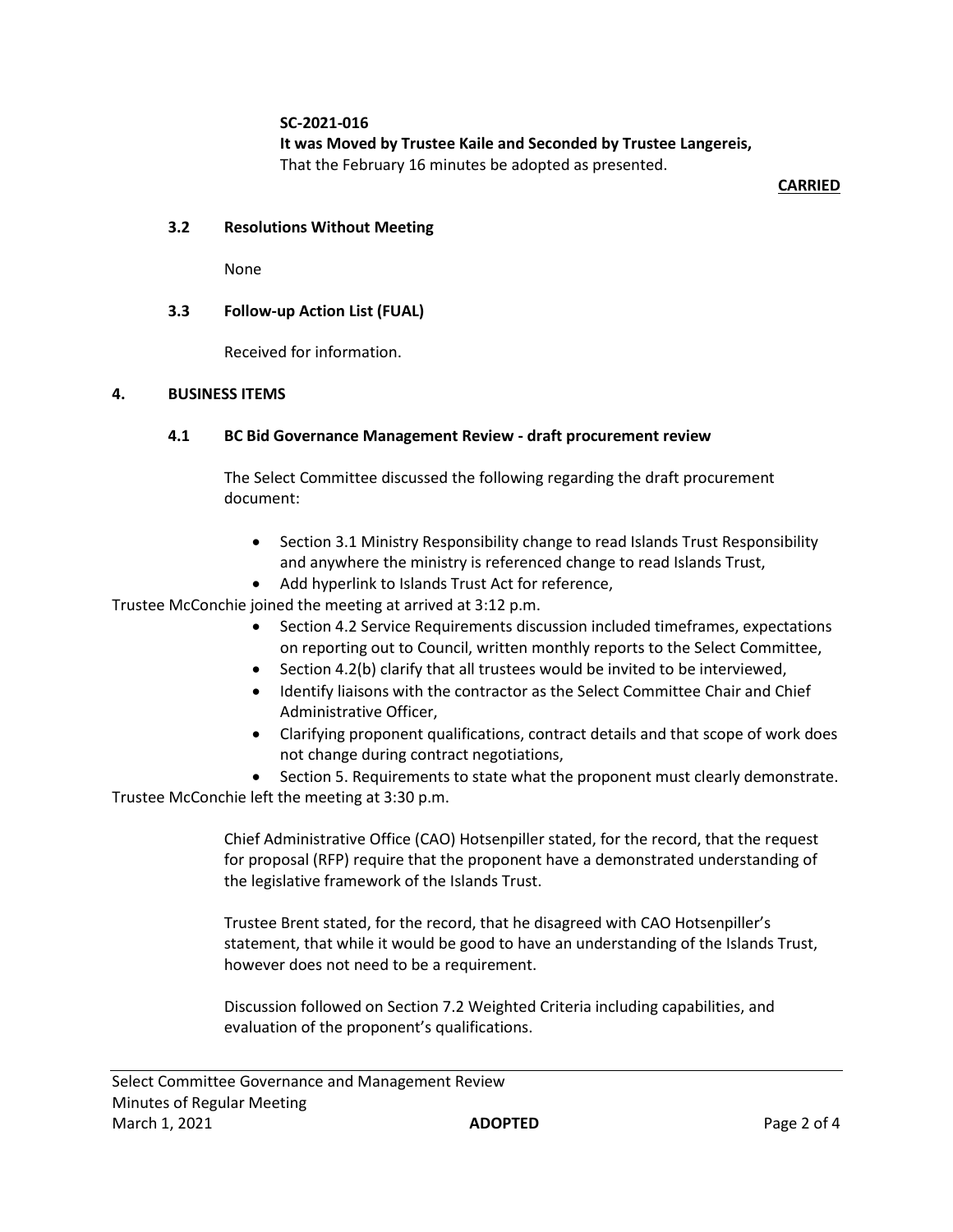It was discussed that proponents have some form of local government experience, an understanding how the *Local Government Act* works with the *Islands Trust Act* including having experience with public and private organizations and processes.

# **It was Moved by Trustee Middleton and Seconded by Trustee Brent,**

The Chair will amend the document as per the input of Committee, circulate to the Committee once amended, and upon Committee approval, forward to Julia Crosby with the Procurement Branch for posting to BC Bid.

The following amendment was put on the table:

# **It was Moved by Trustee Luckham and Seconded by Trustee Morrison,**

That the document be brought back to the next meeting for Committee approval.

The following amendment to the amendment was put on the table:

# **It was Moved by Trustee Wright and Seconded by Trustee Brent,**

That the document be approved by resolution without meeting (RWM) by March 5<sup>th</sup>.

Chair Middleton called the question on the amendment to the amendment.

**CARRIED**

Chair Middleton called the question on the motion as amended:

# **SC-2021-017**

# **It was Moved by Trustee Middleton and Seconded by Trustee Brent,**

The Chair will amend the document as per the input of Committee, circulate to the Committee once amended for approval by resolution without meeting (RWM) by March 5th, then forward to Julia Crosby with the Procurement Branch for posting to BC Bid.

# **CARRIED**

# **5. NEW BUSINESS**

None

# **6. NEXT MEETING**

The next meeting of the Select Committee is scheduled for March 15<sup>th</sup> to be held electronically.

Chair Middleton informed the Select Committee that he has submitted a brief report for inclusion in the Trust Council agenda package and will give a verbal update regarding today's meeting at Trust Council.